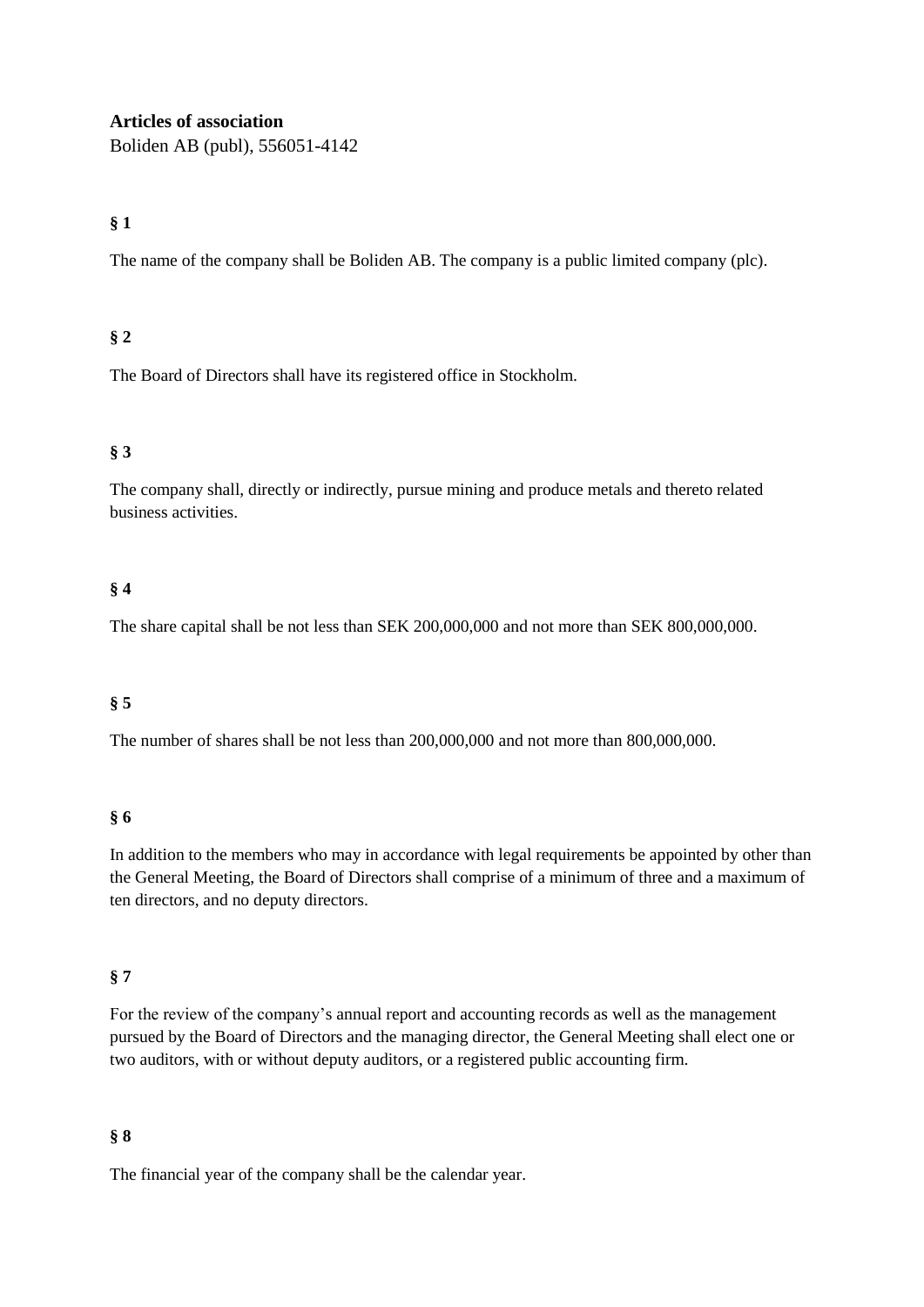#### **§ 9**

Notice of the Annual General Meeting and Extraordinary General Meeting where an amendment of the Articles of Association will be considered shall be given no earlier than six weeks and no later than four weeks prior to the General Meeting. Notice of other Extraordinary General Meetings shall be issued no earlier than six and no later than three weeks before the General Meeting.

Notice of General Meetings shall be published in Post- och Inrikes Tidningar and on the company's website. Information about the notice having been issued shall be advertised in Svenska Dagbladet.

Shareholders who wish to participate in the General Meeting shall both be included in the print-out or other presentation of the complete share register reflecting the circumstances five weekdays prior to the General Meeting and shall give notice of their attendance to the company at the latest on the date specified in the notice convening the General Meeting. The latter day shall not be a Sunday, other public holiday, Saturday, Midsummer Eve, Christmas Eve or New Year's Eve and shall not be more than five week-days before the General Meeting.

A shareholder or proxy representative may be accompanied at the General Meeting by one or two assistants, provided that the shareholder has given notice of the number of assistants in the way mentioned in the above paragraph.

General Meeting may also be held in the municipalities of Gällivare, Hedemora and Skellefteå.

#### **§ 10**

The Annual General Meeting shall be held not later than by the end of June.

At the Annual General Meeting the following items shall be dealt with:

- 1. Election of chairman of the meeting.
- 2. Preparation and approval of the voting list.
- 3. Approval of the agenda.
- 4. Election of one or two persons to approve the minutes.
- 5. Examination of whether the meeting has been duly convened.
- 6. Presentation of the annual report and the auditors' report, together with the consolidated annual report and the consolidated auditors' report.
- 7. Resolutions with respect to:
	- a. adoption of the income statement and the balance sheet and the consolidated income statement and the consolidated balance sheet;
	- b. appropriation of the company's profit or loss according to the balance sheet adopted; c. discharge from liability of the Board directors and the managing director.
- 8. Determination of the number of Board directors and, where appropriate, the number of auditors and deputy auditors.
- 9. Determination of fees to the Board directors and to the auditors.
- 10. Election of Board members and chairman and, where appropriate, election of auditors and deputy auditors.